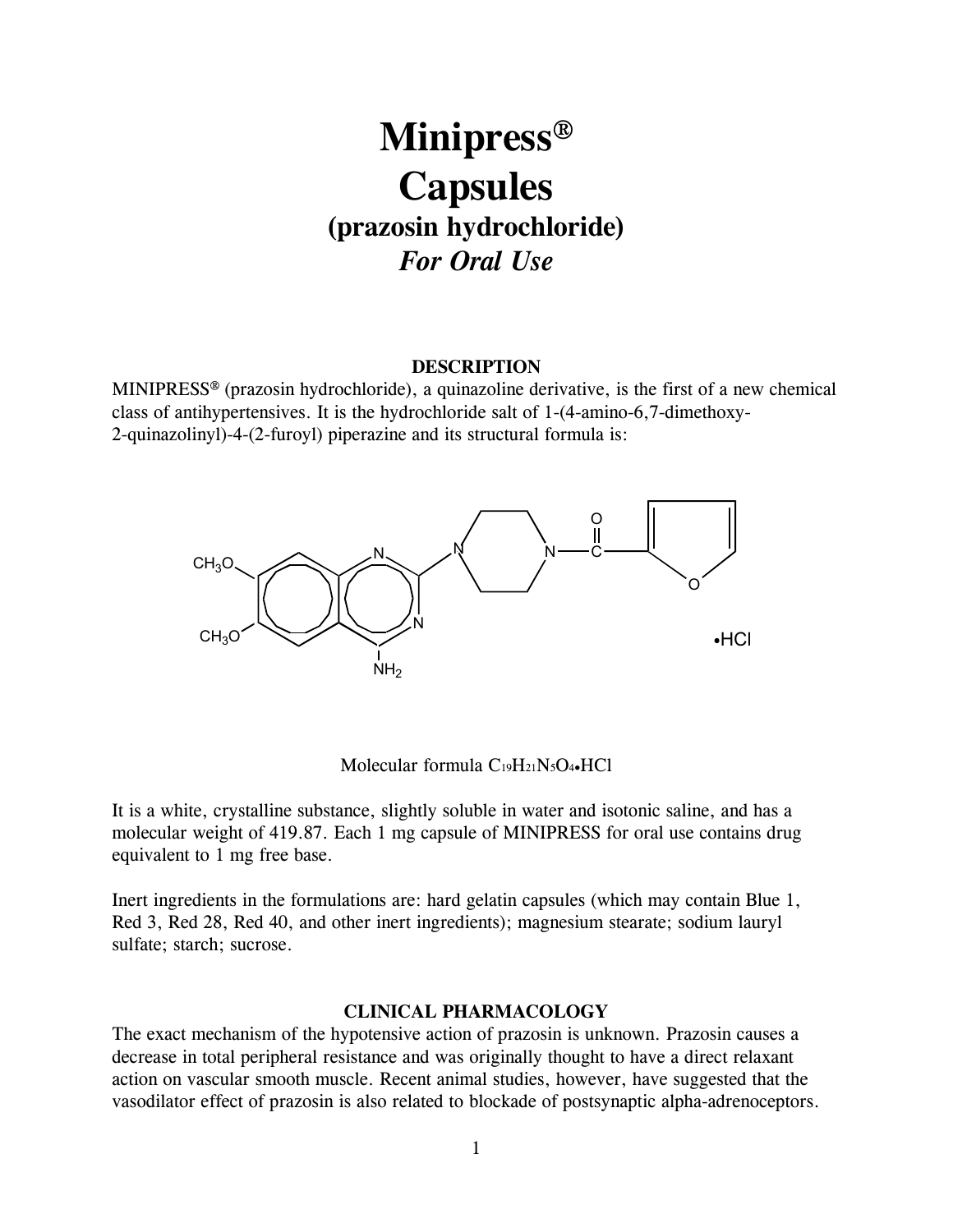The results of dog forelimb experiments demonstrate that the peripheral vasodilator effect of prazosin is confined mainly to the level of the resistance vessels (arterioles). Unlike conventional alpha-blockers, the antihypertensive action of prazosin is usually not accompanied by a reflex tachycardia. Tolerance has not been observed to develop in long term therapy.

Hemodynamic studies have been carried out in man following acute single dose administration and during the course of long term maintenance therapy. The results confirm that the therapeutic effect is a fall in blood pressure unaccompanied by a clinically significant change in cardiac output, heart rate, renal blood flow and glomerular filtration rate. There is no measurable negative chronotropic effect.

In clinical studies to date, prazosin hydrochloride has not increased plasma renin activity.

In man, blood pressure is lowered in both the supine and standing positions. This effect is most pronounced on the diastolic blood pressure.

Following oral administration, human plasma concentrations reach a peak at about three hours with a plasma half-life of two to three hours. The drug is highly bound to plasma protein. Bioavailability studies have demonstrated that the total absorption relative to the drug in a 20% alcoholic solution is 90%, resulting in peak levels approximately 65% of that of the drug in solution. Animal studies indicate that prazosin hydrochloride is extensively metabolized, primarily by demethylation and conjugation, and excreted mainly via bile and feces. Less extensive human studies suggest similar metabolism and excretion in man.

In clinical studies in which lipid profiles were followed, there were generally no adverse changes noted between pre- and post-treatment lipid levels.

# **INDICATIONS AND USAGE**

MINIPRESS is indicated in the treatment of hypertension. It can be used alone or in combination with other antihypertensive drugs such as diuretics or beta-adrenergic blocking agents.

## **CONTRAINDICATIONS**

MINIPRESS is contraindicated in patients with known sensitivity to quinazolines, prazosin, or any of the inert ingredients.

## **WARNINGS**

**As with all alpha-blockers, MINIPRESS may cause syncope with sudden loss of consciousness. In most cases, this is believed to be due to an excessive postural hypotensive effect, although occasionally the syncopal episode has been preceded by a bout of severe tachycardia with heart rates of 120–160 beats per minute. Syncopal episodes have usually occurred within 30 to 90 minutes of the initial dose of the drug; occasionally, they have been reported in association with rapid dosage increases or the**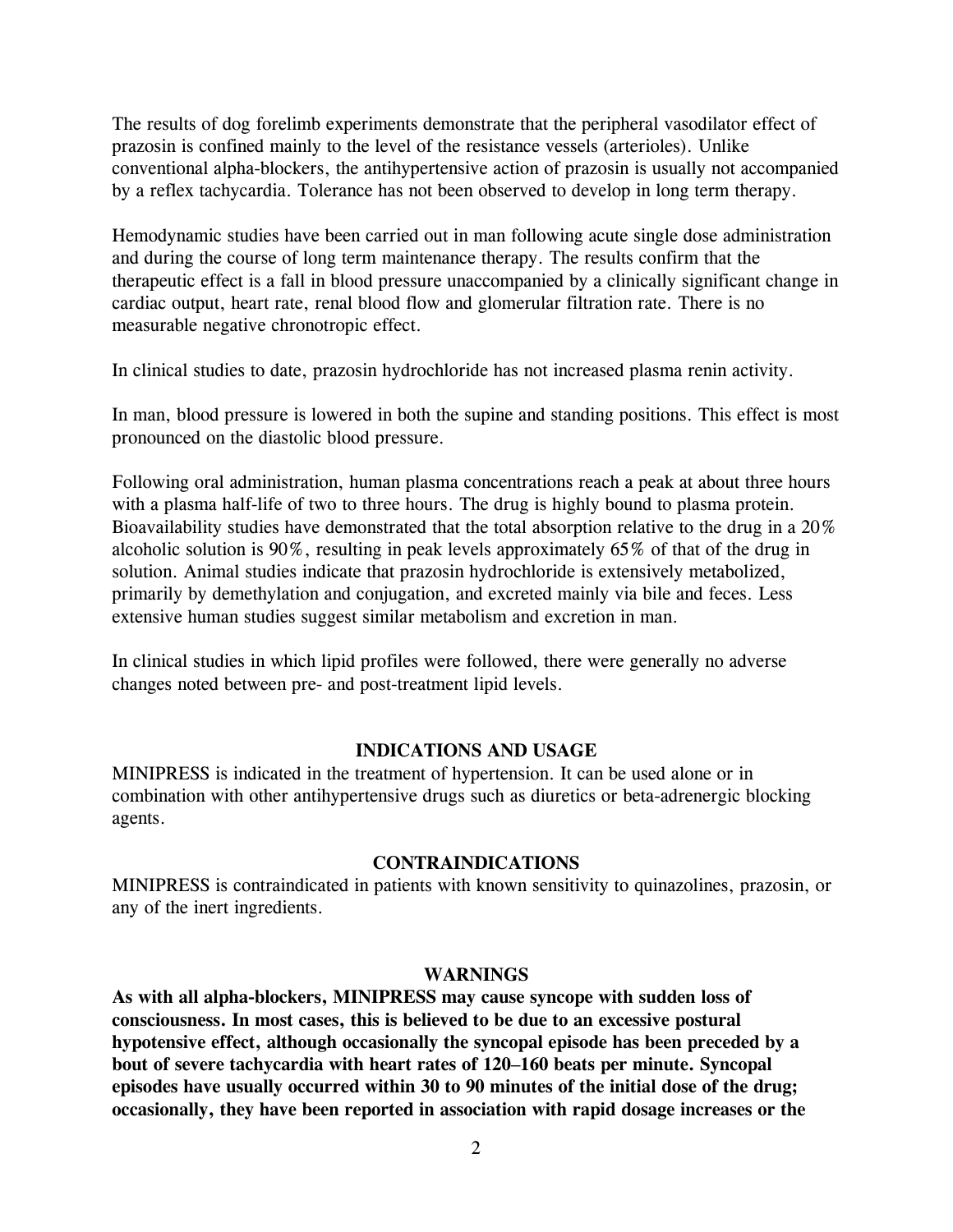**introduction of another antihypertensive drug into the regimen of a patient taking high doses of MINIPRESS. The incidence of syncopal episodes is approximately 1% in patients given an initial dose of 2 mg or greater. Clinical trials conducted during the investigational phase of this drug suggest that syncopal episodes can be minimized by limiting the initial dose of the drug to 1 mg, by subsequently increasing the dosage slowly, and by introducing any additional antihypertensive drugs into the patient's regimen with caution (see DOSAGE AND ADMINISTRATION). Hypotension may develop in patients given MINIPRESS who are also receiving a beta-blocker such as propranolol.**

If syncope occurs, the patient should be placed in the recumbent position and treated supportively as necessary. This adverse effect is self-limiting and in most cases does not recur after the initial period of therapy or during subsequent dose titration.

Patients should always be started on the 1 mg capsules of MINIPRESS. The 2 and 5 mg capsules are not indicated for initial therapy.

More common than loss of consciousness are the symptoms often associated with lowering of the blood pressure, namely, dizziness and lightheadedness. The patient should be cautioned about these possible adverse effects and advised what measures to take should they develop. The patient should also be cautioned to avoid situations where injury could result should syncope occur during the initiation of MINIPRESS therapy.

#### **PRECAUTIONS**

#### **General**

Intraoperative Floppy Iris Syndrome (IFIS) has been observed during cataract surgery in some patients treated with alpha-1 blockers. This variant of small pupil syndrome is characterized by the combination of a flaccid iris that billows in response to intraoperative irrigation currents, progressive intraoperative miosis despite preoperative dilation with standard mydriatic drugs, and potential prolapse of the iris toward the phacoemulsification incisions. The patient's ophthalmologist should be prepared for possible modifications to the surgical technique, such as the utilization of iris hooks, iris dilator rings, or viscoelastic substances. There does not appear to be a benefit of stopping alpha-1 blocker therapy prior to cataract surgery.

**Information for Patients:** Dizziness or drowsiness may occur after the first dose of this medicine. Avoid driving or performing hazardous tasks for the first 24 hours after taking this medicine or when the dose is increased. Dizziness, lightheadedness, or fainting may occur, especially when rising from a lying or sitting position. Getting up slowly may help lessen the problem. These effects may also occur if you drink alcohol, stand for long periods of time, exercise, or if the weather is hot. While taking MINIPRESS, be careful in the amount of alcohol you drink. Also, use extra care during exercise or hot weather, or if standing for long periods. Check with your physician if you have any questions.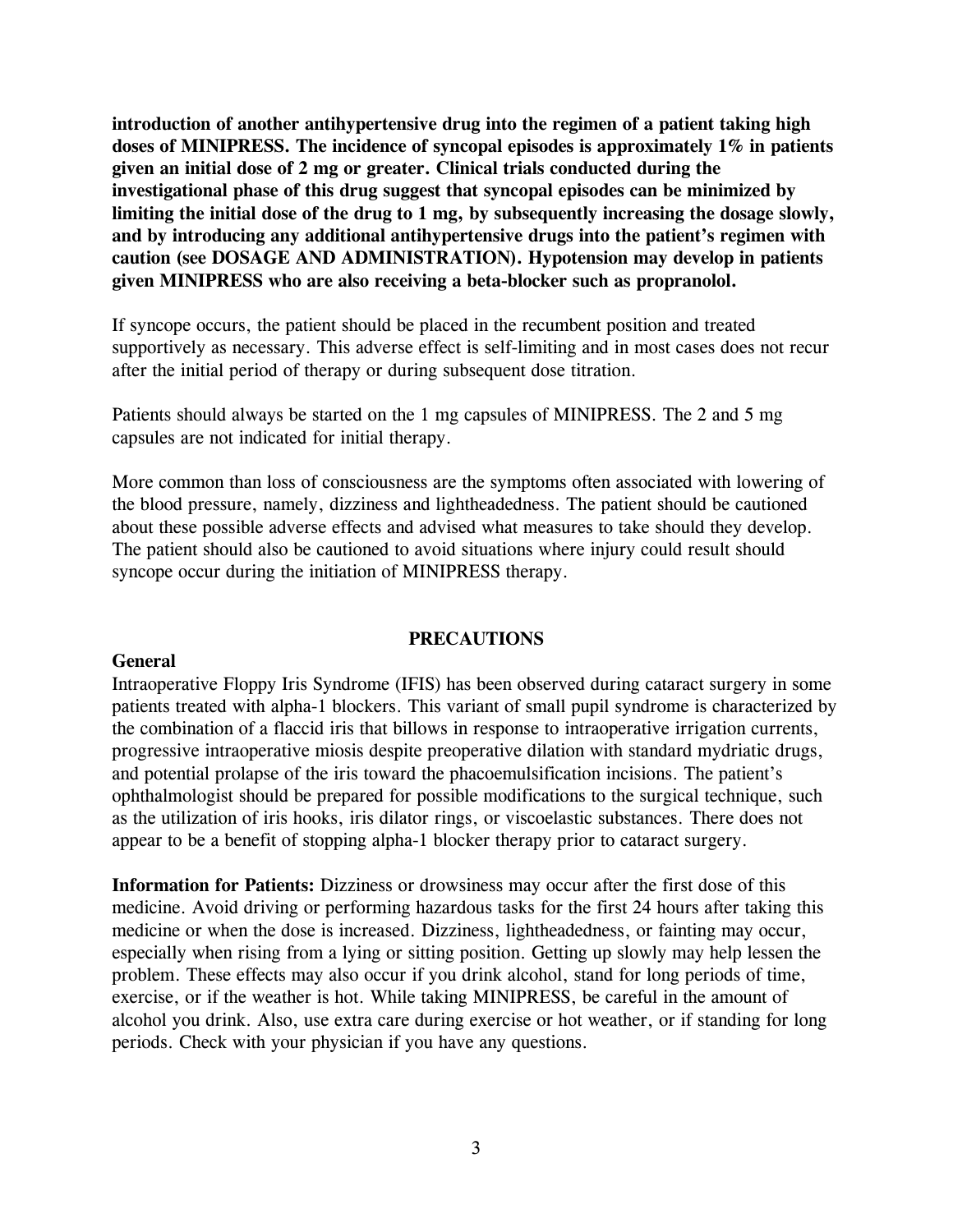## **Drug Interactions**

MINIPRESS has been administered without any adverse drug interaction in limited clinical experience to date with the following: (1) cardiac glycosides– digitalis and digoxin; (2) hypoglycemics–insulin, chlorpropamide, phenformin, tolazamide, and tolbutamide; (3) tranquilizers and sedatives–chlordiazepoxide, diazepam, and phenobarbital; (4) antigout– allopurinol, colchicine, and probenecid; (5) antiarrhythmics–procainamide, propranolol (see WARNINGS however), and quinidine; and (6) analgesics, antipyretics and anti-inflammatories–propoxyphene, aspirin, indomethacin, and phenylbutazone.

Addition of a diuretic or other antihypertensive agent to MINIPRESS has been shown to cause an additive hypotensive effect. This effect can be minimized by reducing the MINIPRESS dose to 1 to 2 mg three times a day, by introducing additional antihypertensive drugs cautiously, and then by retitrating MINIPRESS based on clinical response.

Concomitant administration of MINIPRESS with a phosphodiesterase-5 (PDE-5) inhibitor can result in additive blood pressure lowering effects and symptomatic hypotension (see DOSAGE AND ADMINISTRATION).

# **Drug/Laboratory Test Interactions**

In a study on five patients given from 12 to 24 mg of prazosin per day for 10 to 14 days, there was an average increase of 42% in the urinary metabolite of norepinephrine and an average increase in urinary VMA of 17%. Therefore, false positive results may occur in screening tests for pheochromocytoma in patients who are being treated with prazosin. If an elevated VMA is found, prazosin should be discontinued and the patient retested after a month.

## **Laboratory Tests**

In clinical studies in which lipid profiles were followed, there were generally no adverse changes noted between pre- and post-treatment lipid levels.

**Carcinogenesis, Mutagenesis, Impairment of Fertility:** No carcinogenic potential was demonstrated in an 18 month study in rats with MINIPRESS at dose levels more than 225 times the usual maximum recommended human dose of 20 mg per day. MINIPRESS was not mutagenic in *in vivo* genetic toxicology studies. In a fertility and general reproductive performance study in rats, both males and females, treated with 75 mg/kg (225 times the usual maximum recommended human dose), demonstrated decreased fertility, while those treated with 25 mg/kg (75 times the usual maximum recommended human dose) did not.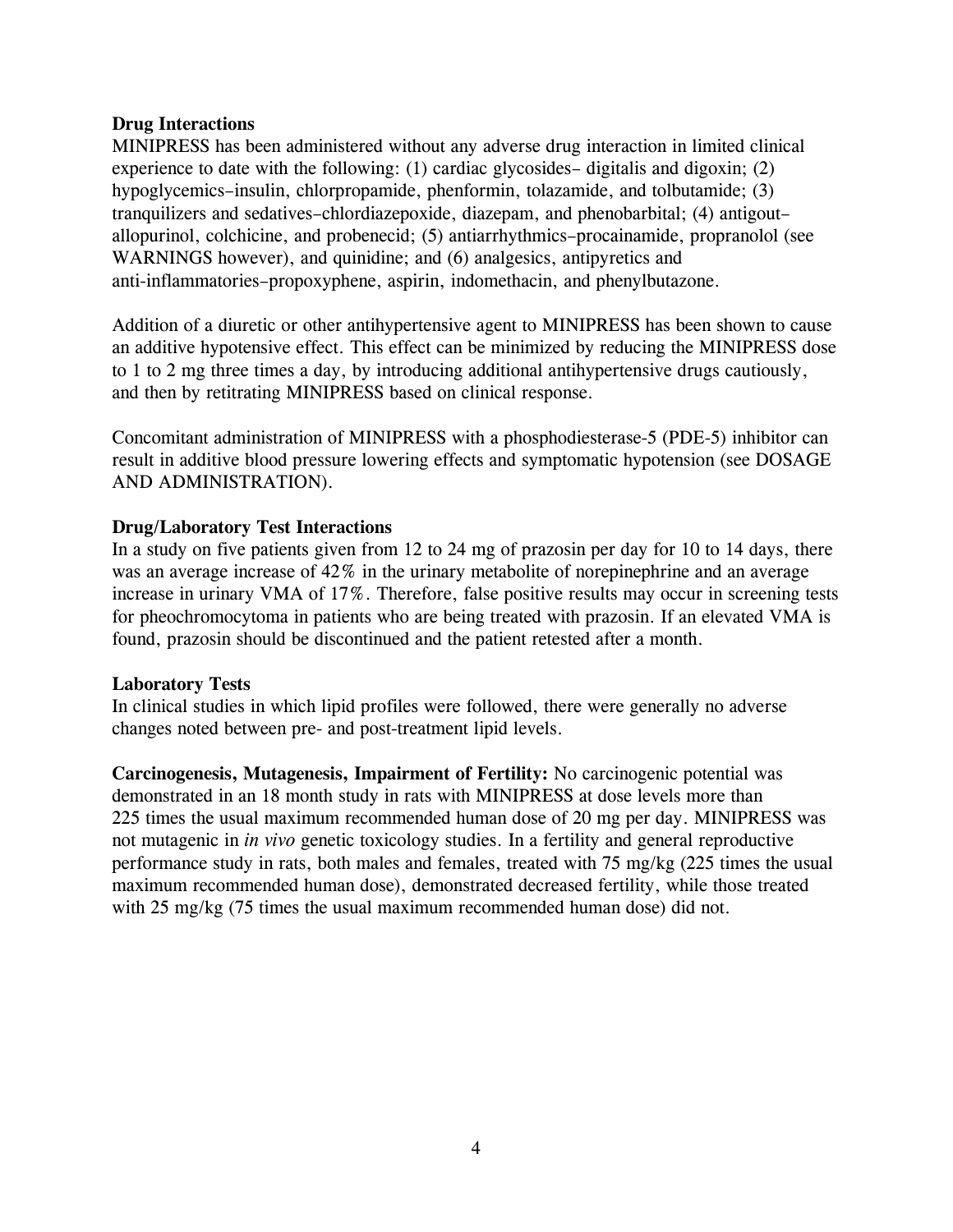In chronic studies (one year or more) of MINIPRESS in rats and dogs, testicular changes consisting of atrophy and necrosis occurred at 25 mg/kg/day (75 times the usual maximum recommended human dose). No testicular changes were seen in rats or dogs at 10 mg/kg/day (30 times the usual maximum recommended human dose). In view of the testicular changes observed in animals, 105 patients on long term MINIPRESS therapy were monitored for 17-ketosteroid excretion and no changes indicating a drug effect were observed. In addition, 27 males on MINIPRESS for up to 51 months did not have changes in sperm morphology suggestive of drug effect.

**Usage in Pregnancy:** Pregnancy Category C. MINIPRESS has been shown to be associated with decreased litter size at birth, 1, 4, and 21 days of age in rats when given doses more than 225 times the usual maximum recommended human dose. No evidence of drug-related external, visceral, or skeletal fetal abnormalities were observed. No drug-related external, visceral, or skeletal abnormalities were observed in fetuses of pregnant rabbits and pregnant monkeys at doses more than 225 times and 12 times the usual maximum recommended human dose, respectively.

The use of prazosin and a beta-blocker for the control of severe hypertension in 44 pregnant women revealed no drug-related fetal abnormalities or adverse effects. Therapy with prazosin was continued for as long as  $14$  weeks.<sup>1</sup>

Prazosin has also been used alone or in combination with other hypotensive agents in severe hypertension of pregnancy by other investigators. No fetal or neonatal abnormalities have been reported with the use of prazosin.<sup>2</sup>

There are no adequate and well controlled studies which establish the safety of MINIPRESS in pregnant women. MINIPRESS should be used during pregnancy only if the potential benefit justifies the potential risk to the mother and fetus.

**Nursing Mothers:** MINIPRESS has been shown to be excreted in small amounts in human milk. Caution should be exercised when MINIPRESS is administered to a nursing woman.

**Usage in Children:** Safety and effectiveness in children have not been established.

## **ADVERSE REACTIONS**

Clinical trials were conducted on more than 900 patients. During these trials and subsequent marketing experience, the most frequent reactions associated with MINIPRESS therapy are: dizziness 10.3%, headache 7.8%, drowsiness 7.6%, lack of energy 6.9%, weakness 6.5%, palpitations 5.3%, and nausea 4.9%. In most instances, side effects have disappeared with continued therapy or have been tolerated with no decrease in dose of drug.

Less frequent adverse reactions which are reported to occur in  $1-4\%$  of patients are: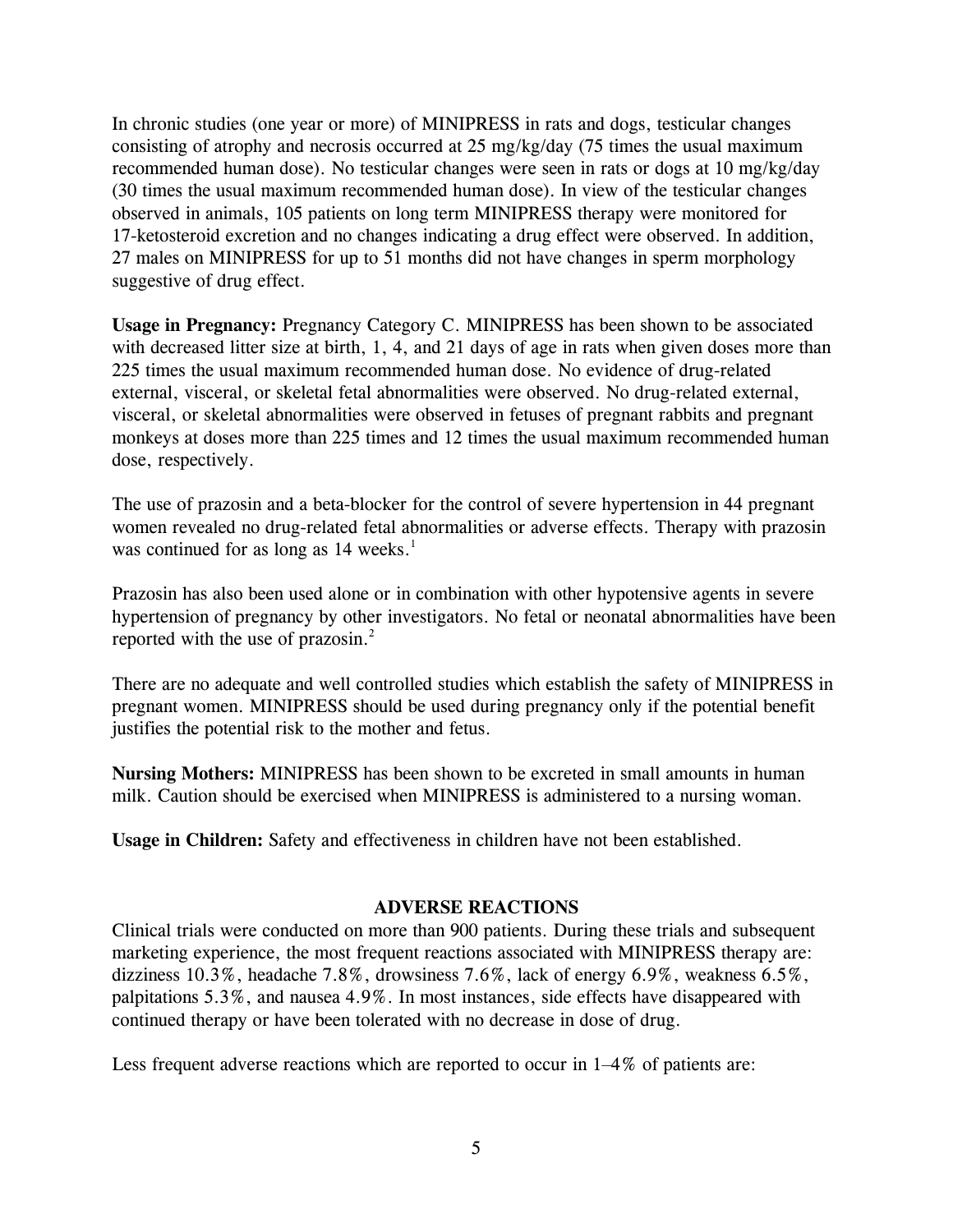*Gastrointestinal:* vomiting, diarrhea, constipation.

*Cardiovascular:* edema, orthostatic hypotension, dyspnea, syncope.

*Central Nervous System:* vertigo, depression, nervousness.

*Dermatologic:* rash.

*Genitourinary:* urinary frequency.

*EENT*: blurred vision, reddened sclera, epistaxis, dry mouth, nasal congestion.

In addition, fewer than 1% of patients have reported the following (in some instances, exact causal relationships have not been established):

*Gastrointestinal:* abdominal discomfort and/or pain, liver function abnormalities, pancreatitis.

*Cardiovascular:* tachycardia.

*Central Nervous System:* paresthesia, hallucinations.

*Dermatologic:* pruritus, alopecia, lichen planus.

*Genitourinary:* incontinence, impotence, priapism.

*EENT:* tinnitus.

*Other:* diaphoresis, fever, positive ANA titer, arthralgia.

Single reports of pigmentary mottling and serous retinopathy, and a few reports of cataract development or disappearance have been reported. In these instances, the exact causal relationship has not been established because the baseline observations were frequently inadequate.

In more specific slit-lamp and funduscopic studies, which included adequate baseline examinations, no drug-related abnormal ophthalmological findings have been reported.

Literature reports exist associating MINIPRESS therapy with a worsening of pre-existing narcolepsy. A causal relationship is uncertain in these cases.

In post-marketing experience, the following adverse events have been reported:

*Autonomic Nervous System:* flushing.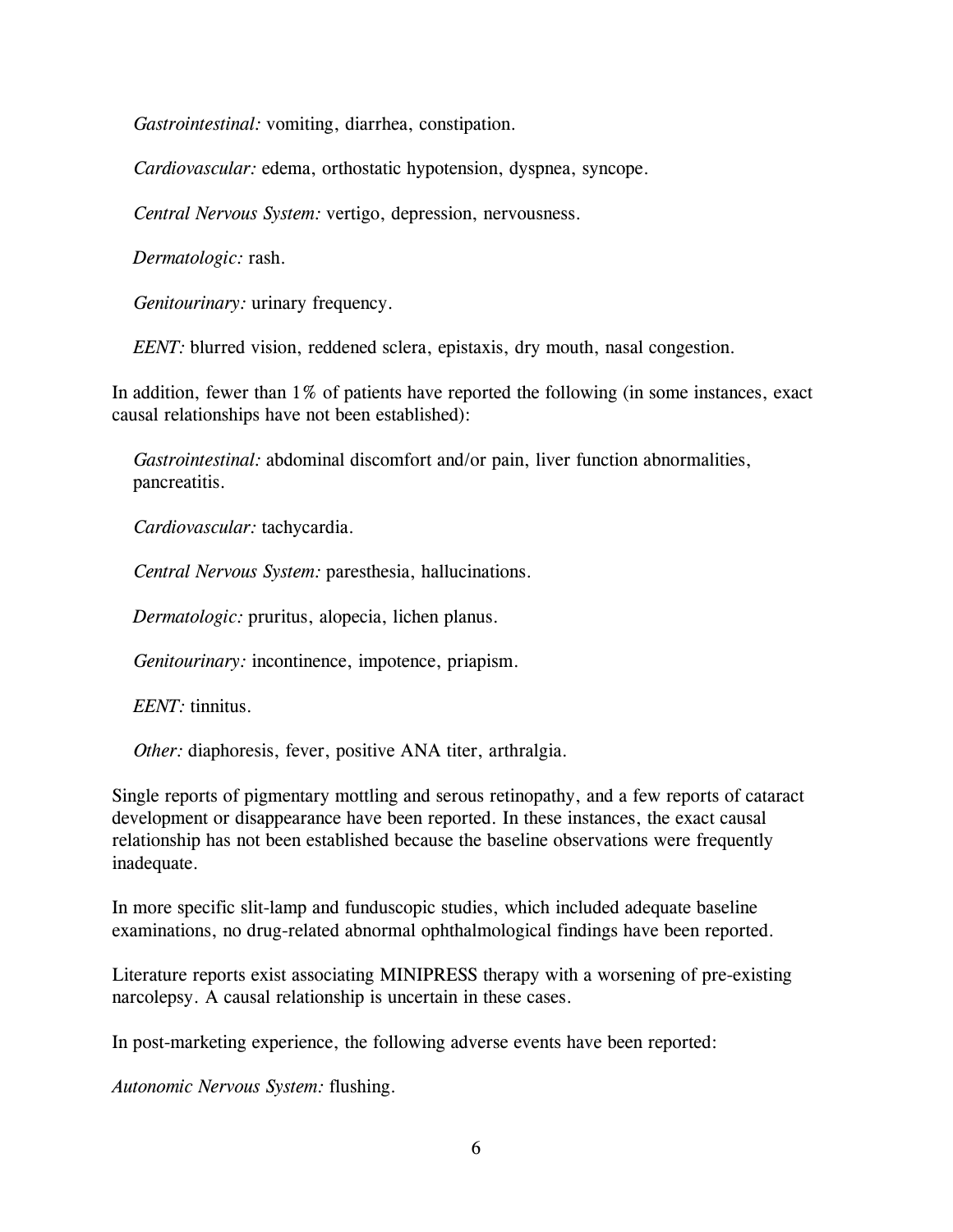*Body As A Whole:* allergic reaction, asthenia, malaise, pain.

*Cardiovascular, General:* angina pectoris, hypotension.

*Endocrine:* gynecomastia.

*Heart Rate/Rhythm:* bradycardia.

*Psychiatric:* insomnia.

*Skin/Appendages:* urticaria.

*Vascular (Extracardiac):* vasculitis.

*Vision:* eye pain.

*Special Senses:* During cataract surgery, a variant of small pupil syndrome known as Intraoperative Floppy Iris Syndrome (IFIS) has been reported in association with alpha-1 blocker therapy (see PRECAUTIONS).

## **OVERDOSAGE**

Accidental ingestion of at least 50 mg of MINIPRESS in a two year old child resulted in profound drowsiness and depressed reflexes. No decrease in blood pressure was noted. Recovery was uneventful.

Should overdosage lead to hypotension, support of the cardiovascular system is of first importance. Restoration of blood pressure and normalization of heart rate may be accomplished by keeping the patient in the supine position. If this measure is inadequate, shock should first be treated with volume expanders. If necessary, vasopressors should then be used. Renal function should be monitored and supported as needed. Laboratory data indicate MINIPRESS is not dialysable because it is protein bound.

# **DOSAGE AND ADMINISTRATION**

The dose of MINIPRESS should be adjusted according to the patient's individual blood pressure response. The following is a guide to its administration:

## **Initial Dose**

1 mg two or three times a day (see WARNINGS.)

## **Maintenance Dose**

Dosage may be slowly increased to a total daily dose of 20 mg given in divided doses. The therapeutic dosages most commonly employed have ranged from 6 mg to 15 mg daily given in divided doses. Doses higher than 20 mg usually do not increase efficacy, however a few patients may benefit from further increases up to a daily dose of 40 mg given in divided doses.